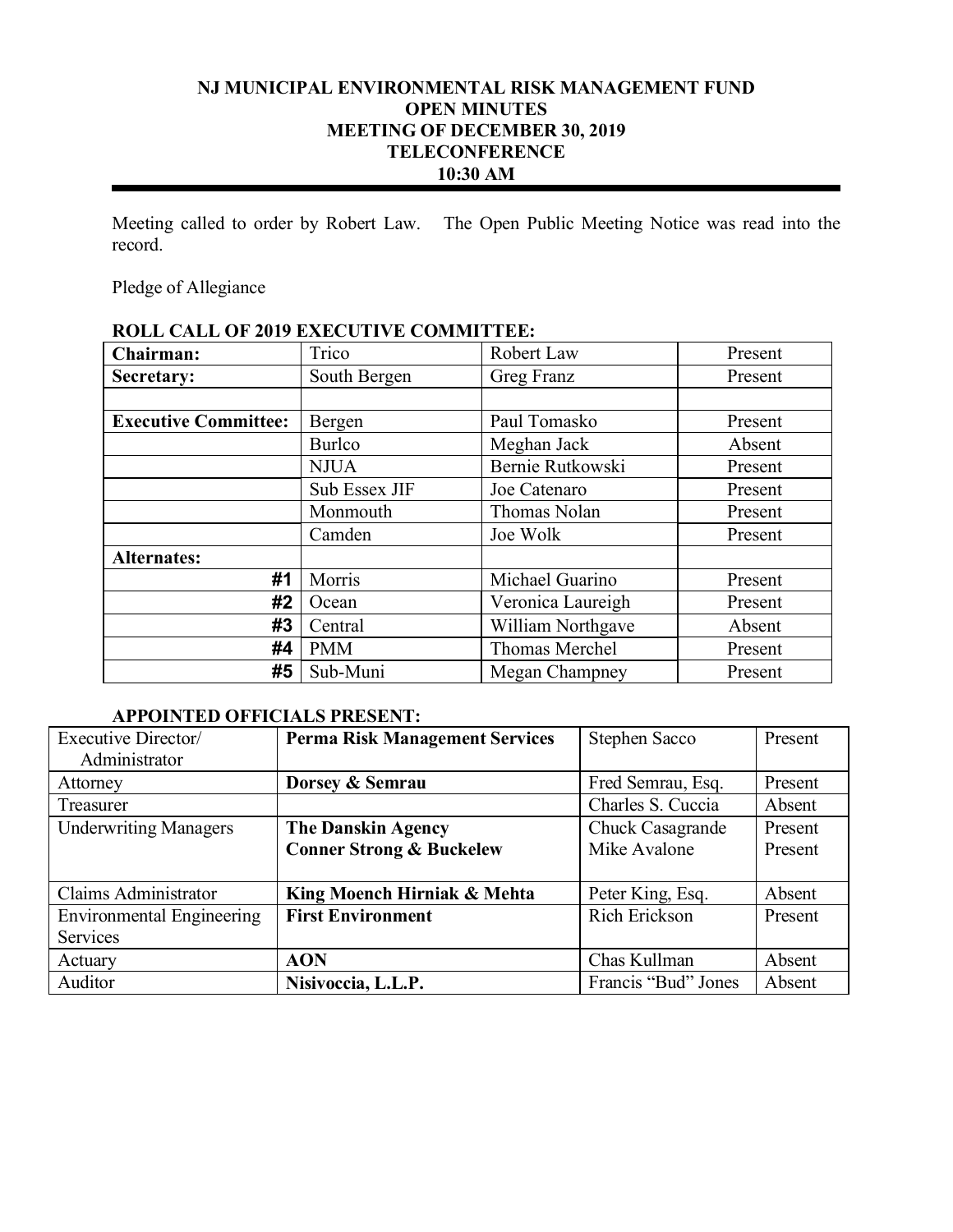#### **OTHERS PRESENT:**

Joseph Hrubash, PERMA Jason Thorpe, PERMA John Casagrande, Danskin Insurance Agency

### **EXECUTIVE DIRECTOR/ADMINISTRATOR:**

**APPOINTMENT OF EXCESS CARRIER –** Mr. Sacco advised that the Fund does not normally meet during the month of December. He then asked the Fund Attorney, Mr. Semrau, to provide a brief explanation as to why the meeting was needed. Mr. Semrau reported that there have been inquiries in the past made by the State Comptroller's office regarding how the fund secures its coverage. He noted that the Comptroller has asked that the fund document that they have solicited different quotes and proposals for such services. By holding this meeting, documentation is available to be provided. Mr. Semrau added that the EJIF Professionals felt that it would be most prudent to appoint the excess carrier prior to the end of the year to avoid any gaps in coverage. Mr. Sacco asked if there were any questions on Mr. Semrau's explanation. Commissioner Wolk asked when the excess coverage will expire and if the process of appointing an excess carrier has to be done annually. Mr. Semrau advised that the appointment will have to be done annually. Mr. Sacco added that the Professionals will attempt to schedule the meeting during the first two weeks of December 2020 if it is possible. He then asked if there were any further questions on Mr. Semrau's explanation. Hearing none, Mr. Sacco asked Mr. Casagrande to provide an overview of the Underwriting Manager's marketing efforts. Mr. Casagrande referred to a memorandum from the EJIF's Underwriting Manager regarding the selection of an excess carrier. He reported that the incumbent excess insurance carrier, Ironshore, has proposed a renewal option of the expiring terms and conditions with two changes – a significantly reduced premium of \$428,297 (current year \$538,954) and an additional coverage limiting endorsement #9 (Exclusion Amendatory Endorsement). Mr. Casagrande noted that the proposed endorsement eliminates coverage in the excess policy for those claims arising out of PFAS Compounds in drinking water that the EJIF local units had knowledge of exceedance of federal or state standards prior to the inception (01/01/2020) of this renewal policy. He advised that the other viable excess proposal received was from Ascot Specialty Insurance Company, through an intermediary, R-T Specialty in Hamilton, NJ. Mr. Casagrande noted that Ascot has proposed an annual premium of \$498,536 with matching limits and retention with a concise manuscript policy form. He further noted that the Ascot policy form has been tailored to the EJIF Underlying coverage and does not have any exclusion for PFAS Compounds. He added that three other potential excess markets were approached, but declined to provide a proposal. Mr. Casagrande informed the Board that the Underwriting Managers are recommending that Ascot Specialty Insurance Company be appointed as the excess carrier for the 2020 policy year, based on the positive pricing, favorable policy form and offer of additional loss control monetary support. He noted that although Ironshore is offering a significant reduction in premium, the inclusion of endorsement #9 would remove coverage for an exposure (PFAS Compounds) that would do a disservice to the membership. Mr. Sacco asked if there were any questions regarding the recommendation. Commissioner Rutkowski asked what the term of the appointment will be as there was a reference of a 3 year duration within the memo from the Fund QPA. Mr. Semrau advised that although the appointment can be up to 3 years, the recommendation is being made for 1 year. Chairman Law asked if there were any further questions on the recommendation. Hearing none, he asked for a motion to adopt Resolution 31-19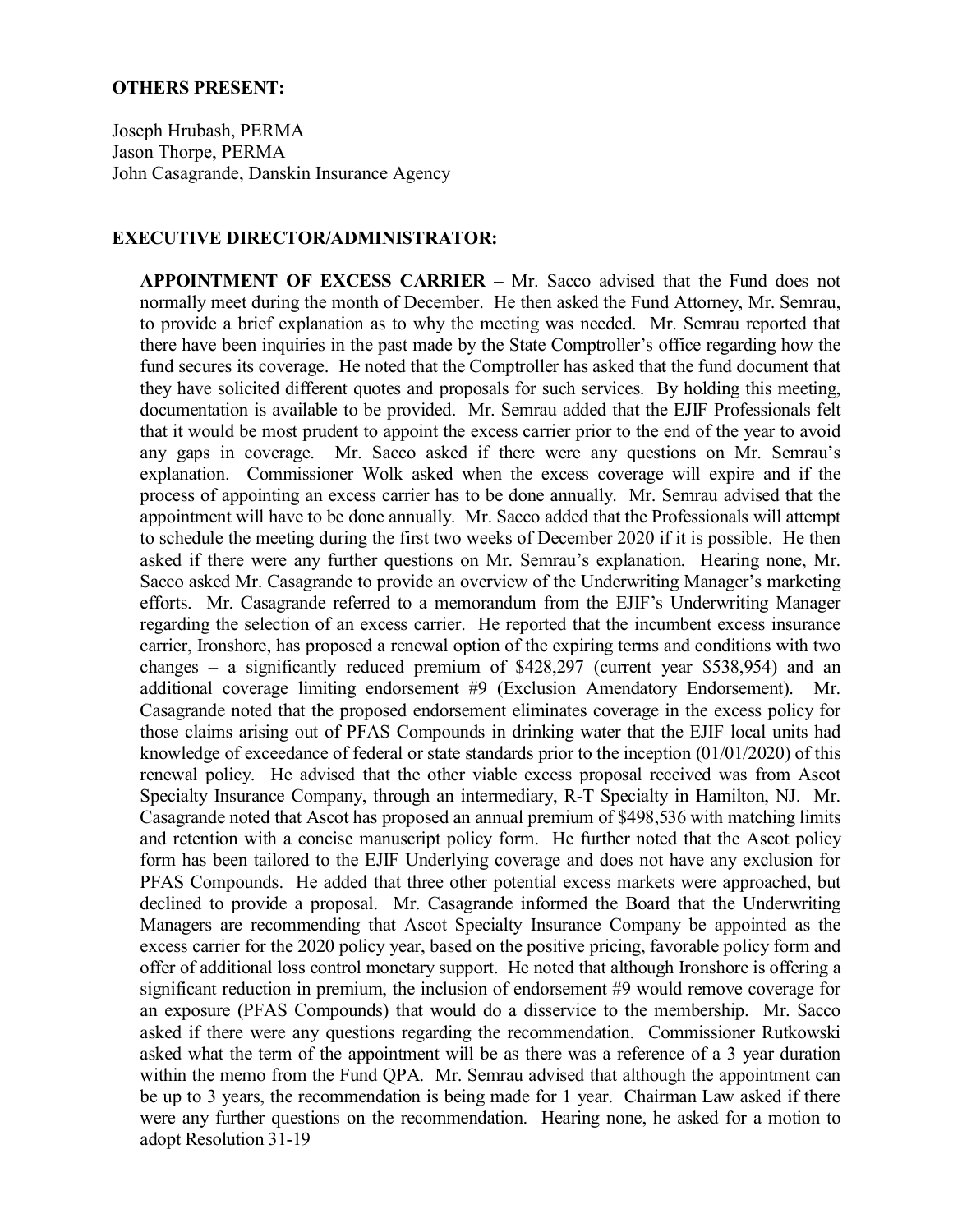## **MOTION TO ADOPT RESOLUTION # 31-19 APPOINTING ASCOT SPECIALTY INSURANCE COMPANY AS THE E-JIF EXCESS CARRIER FOR FUND YEAR 2020***.*

**ROLL CALL VOTE**: Unanimous

**MOTION:** Commissioner Tomasko **SECOND:** Commissioner Catenaro

### **OLD BUSINESS:**

None.

### **NEW BUSINESS:**

None.

## **MEETING OPENED TO PUBLIC FOR COMMENT:**

None.

# **PUBLIC COMMENT PORTION OF THE MEETING CLOSED**

## **MOTION TO ADJOURN MEETING**

**MOTION:** Commissioner Laureigh **SECOND:** Commissioner Nolan<br> **VOTE**: Unanimous *<u>Unanimous</u>* 

Meeting Adjourned: 10:45 AM

*Next Meeting*: **January 2020 Forsgate CC Jamesburg, NJ**

*Respectfully submitted,*

Prepared by Jason D. Thorpe, Assistant Secretary

 $\mathcal{L}_\text{max}$  , where  $\mathcal{L}_\text{max}$  and  $\mathcal{L}_\text{max}$  and  $\mathcal{L}_\text{max}$